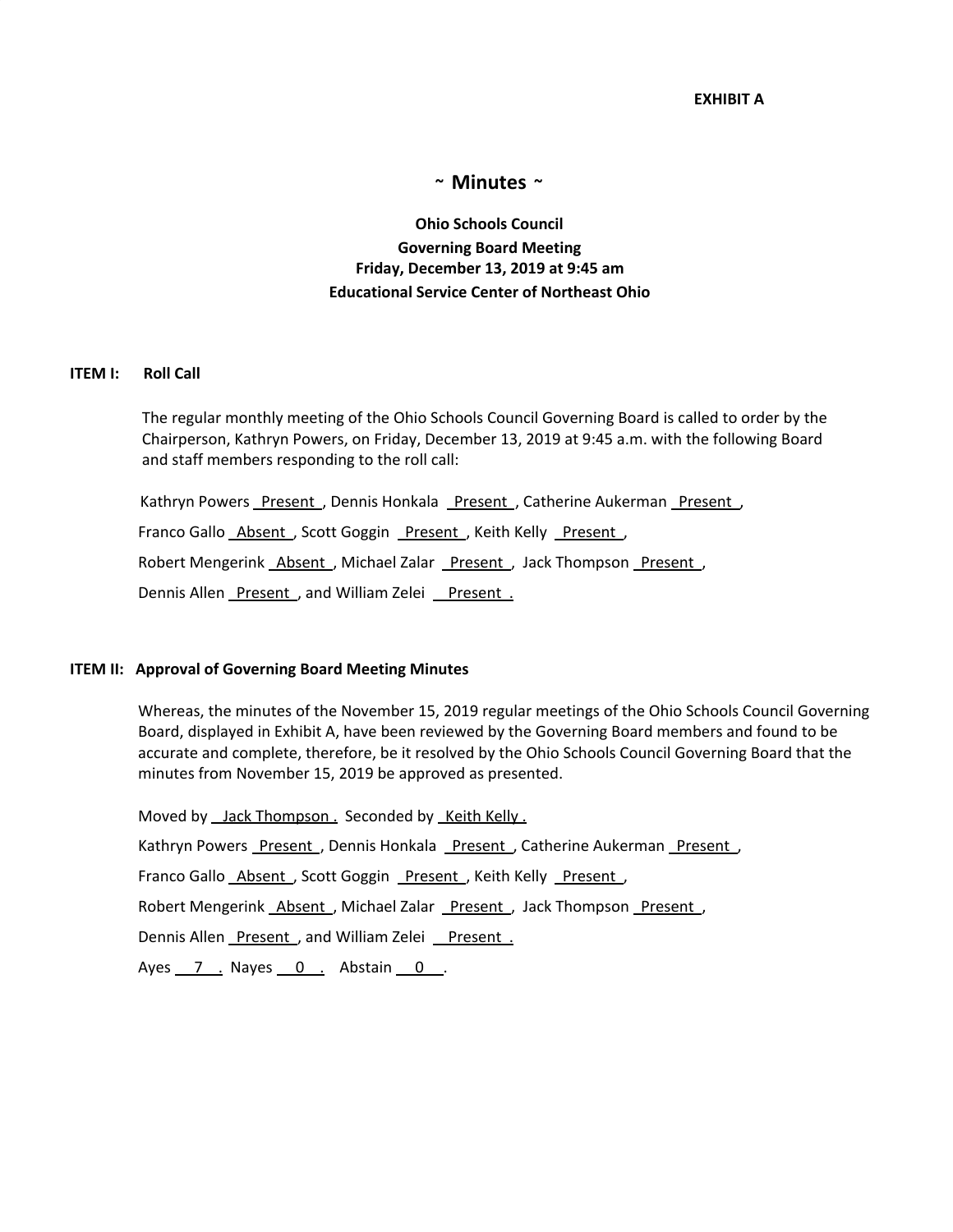### **ITEM III: Approval of OSC Financial Report**

Whereas, the financial report for the month of November 2019, displayed in Exhibit B, have been reviewed by the Governing Board members and found to be accurate and complete, therefore be it resolved by the Ohio Schools Council Governing Board that the report be approved as presented.

Moved by Dennis Honkala . Seconded by Catherine Aukerman.

Kathryn Powers Present , Dennis Honkala Present , Catherine Aukerman Present ,

Franco Gallo Absent, Scott Goggin Present, Keith Kelly Present,

Robert Mengerink Absent, Michael Zalar Present, Jack Thompson Present,

Dennis Allen Present , and William Zelei Present .

Ayes 7 . Nayes 0 . Abstain 0 .

# **ITEM IV: Approval of Consent Agenda**

Whereas, the Executive Director recommends approval of the following items, therefore, be it resolved that the Ohio Schools Council Governing Board approves the items listed in the Consent Agenda.

- A) Approval of Safety & Security Assessment Fee Increase, from \$75.00/hr. to \$85.00/hr..
- B) Approval of Electricity Audit for the following district: Chardon Local Schools and Strongsville City Schools. (Exhibit C)
- C) Approval of Warren City School District as a new member of the Ohio Schools Council Natural Gas Program, effective November 19, 2019. (Exhibit D)
- D) Approval of the Ohio Schools Council Cooperative Purchasing Program Paper Award to Veritiv Operating Co and Office Depot for January 1, 2020 - December 31, 2020. (Exhibit E)
- E) Approval of Bloomfield Mespo Local School District as new Ohio Schools Council member, effective 11/21/2019.

(Exhibit F)

Moved by Keith Kelly . Seconded by Michael Zalar .

Kathryn Powers Present , Dennis Honkala Present , Catherine Aukerman Present ,

Franco Gallo Absent, Scott Goggin Present, Keith Kelly Present,

Robert Mengerink Absent, Michael Zalar Present, Jack Thompson Present,

Dennis Allen Present, and William Zelei Present.

Ayes  $\overline{7}$  . Nayes  $\overline{0}$  . Abstain  $\overline{0}$  .